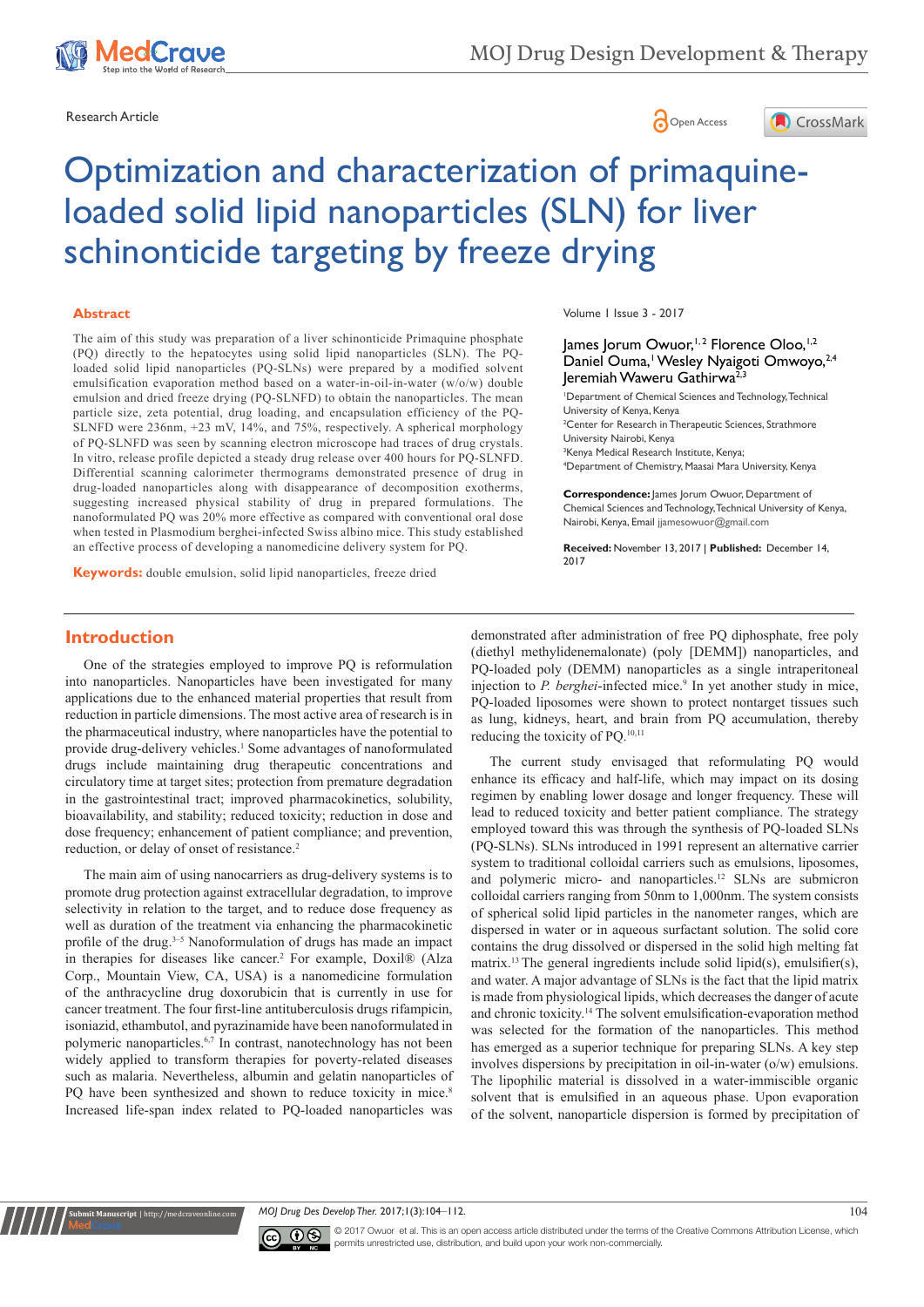the lipid in the aqueous medium.15 Reproducibility of this method is reported to be high.16 The procedure used in forming the PQ-SLNs is outlined below.

The generation of SLN, the dispersion and control of the

nanoparticles is a key stride. The attributes of the suspension determine the morphology of the particles and their properties. A few investigations have revealed the scattering and security of suspensions of nanosized SLN, for example, RAPAMUNE®, EMEND®, TriCor® and MEGACE® among others as further explained in Table 1.

**Table 1** Current marketed pharmaceutical products utilizing nanocrystalline API

| <b>Product</b>       | Drug compound     | <b>Indication</b>                    | Company                         | Product                                      |
|----------------------|-------------------|--------------------------------------|---------------------------------|----------------------------------------------|
| <b>RAPAMUNE®</b>     | <b>Sirolimus</b>  | Immunosuppressant                    | Wyeth                           | Elan Drug Delivery Nanocrystals <sup>®</sup> |
| <b>EMEND®</b>        | Aprepitant        | Antiemetic                           | Merck                           | Elan Drug Delivery Nanocrystals <sup>®</sup> |
| TriCor®              | Fenofibrate       | Treatment of<br>hypercholesterolemia | Abbott                          | Elan Drug Delivery Nanocrystals <sup>®</sup> |
| <b>MEGACE®</b>       | Megestrol acetate | Appetite stimulant                   | <b>PAR</b> Pharmaceutical       | Elan Drug Delivery Nanocrystals <sup>®</sup> |
| <b>ES</b> TriglideTM | Fenofibrate       | Treatment of<br>hypercholesterolemia | First Horizon<br>Pharmaceutical | Skye Pharma IDD®-P technology                |

A strategy for the synthesis of nanoparticles is freeze drying. This strategy is getting extraordinary consideration these days for the synthesis of nanosized particles from inorganic salts and for the produce of porous bodies by a freeze casting process. The preparation of particles by this method was created with the target of maintaining a strategic distance of pressing aids to the particle surface Lyckfedt et al.<sup>6</sup> However, it is extremely restricted when contrasted with spray drying. A principle highlight of freeze drying as a nanoformulation strategy is that the acquired nanoparticles have high porosity thus light granules can be produced Uchida et al.,<sup>17</sup> Yokota et al.<sup>18</sup> The porosity and subsequently, the thickness of particles are controlled by the strong stacking of the suspensions, though the size distribution of the particles is a component of the viscosity and the solid substance of the suspension, the streaming rate utilized for spraying and the pressure of the connected gas Moritz et al.<sup>10</sup> and Rundgren et al.<sup>19</sup>

The present research envisaged reformulating PQ to enhance its efficacy and half-life, which may impact on its dosing regimen by enabling lower dosage and longer frequency. These will lead to reduced toxicity and better patient compliance. The strategy employed toward this was through the synthesis of PQ-loaded Solid Lipid Nanoparticles (PQ-SLNs).

# **Materials and methods**

#### **Materials**

All materials, reagents, chemicals, and PQ base utilized as a part of the study were provided by our partners at the Novartis, Basel, Switzerland. The stearic acid (SA), chitosan low-viscous, polyvinyl alcohol (PVA) of molecular weight 13,000-23,000 and partially hydrolyzed (87%-89%), D-lactose monohydrate, sulfanoyl, and ethyl acetate (EtOAc) were obtained from Sigma-Aldrich (Basel, Switzerland), and Pluronic® F127 Prill from BASF Corporation (Mount Olive, NJ, USA). All other synthetic items were commercially accessible and of analytical grade. In this test outline, stearic acid was the lattice; PVA and pluronic were surfactants stabilised the emulsion, and chitosan was a mucoadhesive expanding circulation time in the digestive system to enable the majority of the nanoparticles to be assimilated. Lactose improved particle size reduction, since it is a binder, while sulfanoyl was used as an antifoaming agent.

#### **Preparation of SLNs via freeze drying**

The nanoparticles loaded with PQ were prepared using a modified multiple emulsion solvent evaporation technique followed by freeze drying. A solution of 100mg PQ was dissolved in 2m of aqueous 2% PVA to form the aqueous phase containing the drug. The organic phase was made by dissolving 50mg of stearic acid in 10ml of EtOAC. The aqueous phase was often dispersed in the organic phase by means of a high speed homogenizer (silverson L4R; Silverson machines limited, Buckinghamshire, UK), with a speed varying between 3,000 and 6,000rpm for 3 minutes. This water-in-oil (w/o) emulsion was transferred to a specific volume of an aqueous 2% w/v PVA (mw=13000-23000), 5% of 0.2 % (w/v) chitosan low viscous, and 5 ml of 5% (w/v) D-lactose monohydrate. A drop of sulfanyl was added as a stabiliser to the resultant water-in-oil-in-water (w/o/w) emulsion and the mixture was further emulsified by homogenisation at 8,000rpm. The water-in-oil-in-water double emulsion obtained was gently stirred overnight at room temperature to remove the organic solvent. Thereafter, drug-loaded SLNs were harvested by ultracentrifugation (37000g for 15 mins) followed by a series of wash steps with deionized water. The recovered pellets were dispersed in liquid Nitrogen before freeze drying (Heto DRYWINNER, Germany) at 0.05mBar for 24 hours.

The nanoparticles loaded with PQ were synthesised utilizing a modified multiple emulsion solvent evaporation method followed after by freeze drying. A solution of 100mg PQ was dissolved in 2m of fluid 2% PVA to shape the aqueous phase containing the drug. The organic stage was made by dissolving 50mg of stearic acid in 10ml of EtOAC. The aqueous stage was frequently dispersed in the organic stage by a technique of fast homogenizer (silverson L4R; Silverson machines restricted, Buckinghamshire, UK), with a speed shifting in the vicinity of 3,000 and 6,000 rpm for 3 minutes. This water-in-oil (w/o) emulsion was transferred to a specific volume of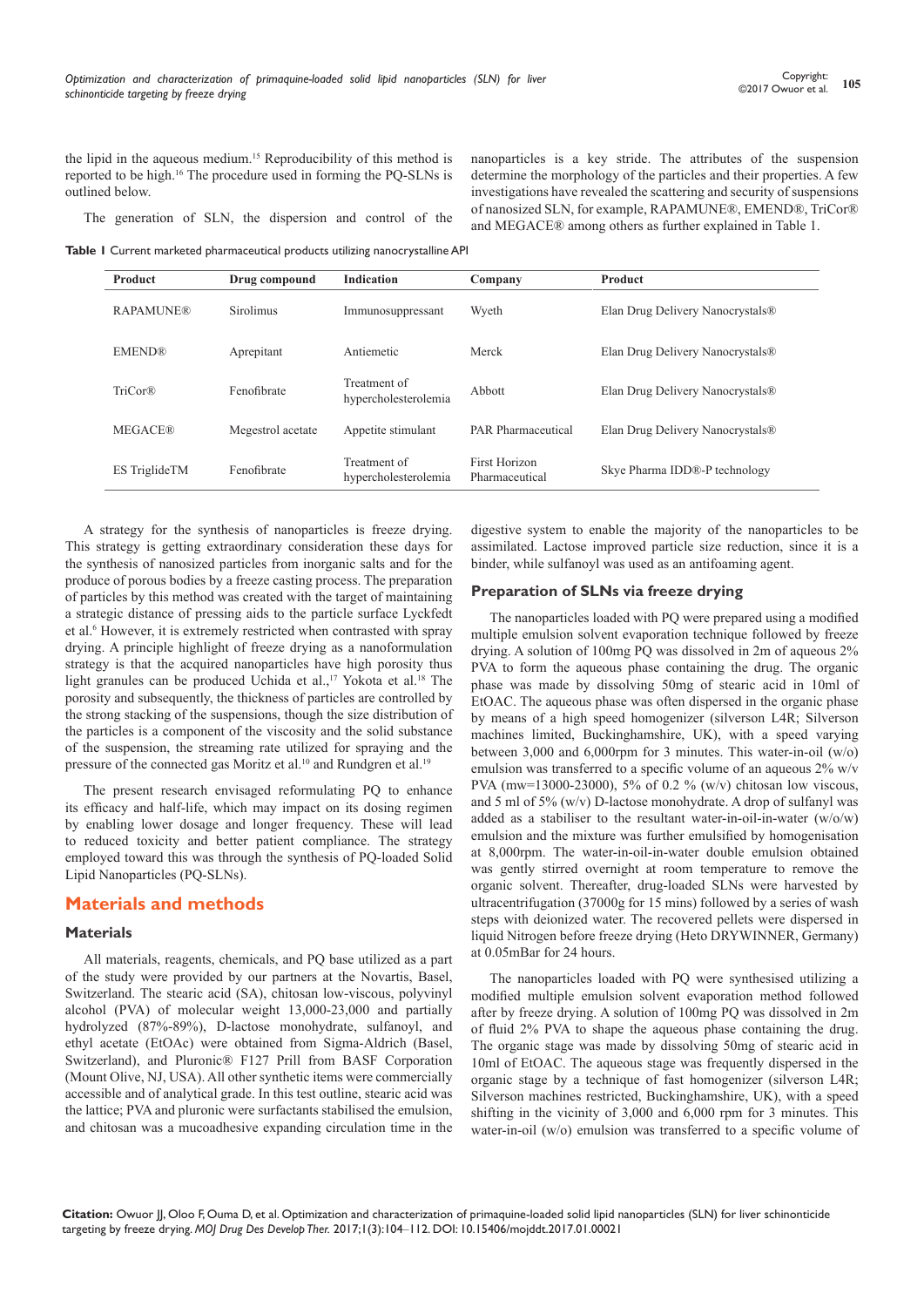an aqueous  $2\%$  w/v PVA (mw=13000-23000), 5% of 0.2% (w/v) chitosan low thick, and 5ml of 5% (w/v) D-lactose monohydrate. A drop of sulfanyl was added as a stabilizer to the resultant water-in-oilin-water (w/o/w) emulsion and the blend was additionally emulsified by homogenisation at 8,000 rpm. The water-in-oil-in-water twofold emulsion got was delicately blended overnight at room temperature to expel the organic solvents. Drug loaded SLNs were collected by ultracentrifugation (37000g for 15 mins) followed by a progression of wash steps with deionized water. The recovered pellets were scattered in fluid Nitrogen before freeze drying (Heto DRYWINNER, Germany) at 0.05mBar for 24 hours.

#### **Particle characterisation**

**Determination of size and ζ –potential:** A Zetasizer Nanoseries (Malvern Instruments, Malvern, UK) was utilized to estimate particle size, poly dispersity index(PDI) and ζ-potential of all the two sorts of particles by dynamic light scattering (DLS) or photon correlation rule. All scattering-samples were diluted 1:500 in ultra-pure water, vortex and sonicated for determination of the, PDI and ζ-potential. Three replicates of each were measured at room temperature. Results are presented as mean ± standard deviation.

**Stability study and pH determination:** To guarantee stability of the formulations over some stretch of time, scatterings in water (0.5mg/ ml) were checked for up to 2 months after processing of SLNwith respect to particle size, PDI, ζ-potential, and pH. For the pH deduction acalibrated potentiometer (Model AZ-8306: AZ Instruments Corp., Taichung City, Taiwan) was utilized. pH values were measured by the direct immersion of the electrode in the undiluted dispersion at 10% (w/v). The samples were stored in amber glass flasks at 25˚C.

# **Drug loading and encapsulation efficiency**

Drug content was broke analyzed after a modified form of the technique outlined by Fontana et al.,<sup>20</sup> EE% was resolved utilizing both the direct and indirect strategy. In the indirect strategy, 20mg of the synthesised nanoparticles were scattered in 10mL of water and vortexed in falcon tubes until completely dispersed. The resultant solution was then ultra-centrifuged at 15,000rpm for 20 minutes at 4˚C. The supernatant was then taken for ultraviolet-visible (UV-VIS) investigation at wavelengths between 400 nm and 200 nm. For the direct technique, the precipitate was taken and disintegrated in a predetermined amount of EtOAc. Water was then added to the solution and left overnight. The aqueous stage was then isolated by means of aseparating funnel and examined for PQ concentration. The concentration of the drug was calculated by methods for a standard curve as separated from UV-VIS spectrometry examination by utilizing diverse known concentrations of the drug. The EE% and  $DL%$  were ascertained utilizing the equations underneath.<sup>21–24</sup>

EE%=(drug in precipitate/total added drug) $\times$ 100 (1)

DL%=(drug in precipitate/drug in precipitate+added excipients $)\times 100(2)$ 

Where "drug in precipitate"=total drug added -free drug after ultra-centrifugation (indirect method) and "added excipients"=lipids+surfactant mixtures+other ingredients used.

# **Surface morphology**

Scanning electron microscopy was utilized to give an approach to specifically observe the morphological appearance of the nanoparticles.

The particles were first covered in gold to limit the impact of heat amid high-power amplification and were then run through a scanning electron microscope instrument (SU1510 model; Hitachi Ltd., Tokyo, Japan) where photos of the nanoparticles were taken. Fourier change infrared spectroscopy (FTIR) was likewise used to decide the useful gatherings exhibit on the surface of the nanoparticle.

# **In vitro release experiment**

*In vitro* release studies were performed utilizing the strategy outlined by Mühlen and Mehnert, with slight modification. To decide if the encapsulation procedure brings about a sustained release of drug was performed in phosphate buffered saline (0.1M PBS, pH 7.4). in this strategy, three replicates of each sample containing nanoparticles of a known concentration of PQ-stacked Freeze Drying (FD) nanoparticles strategies were set in a dialysis film and immersing dialysis film into in 20ml of PBS arrangement in a shaker at 37˚C, at a predetermined interim 100µL of sample were analysed by HPLC utilizing the technique adapted from Mohan, with minor alterations. For positive controls, 10mg of free PQ drug was dialysed into 20ml of PBS sample. The investigation gave the amount of drug discharged from the nanoparticles with time.<sup>25-30</sup>

#### **In vitro antimalarial assays**

*In vitro* **cultivation of malaria parasite:** The asexual intraerythrocytic stage of P. falciparum laboratory strain (3D7) was obtained from the Centre of Traditional Medicine and Drug Research (CTMDR), Kenya Medical Research Institute (KEMRI) The parasites were continuously cultured *in vitro* according to the method of Hout (2006) with slight modifications.

Frozen parasite vials stored in liquid nitrogen were thawed in water bath at 37˚C for 15 min, spun at 2000 rpm for 10 min and the supernatant discarded. The pellets were transferred into a sterile 15mL falcon tube and equal volume of thawing mix (3.5% NaCl in distilled water) was added, thoroughly mixed and spun at 2000rpm for 10 min. The supernatant was removed and 1mL of CPM (complete parasite medium) was added and spun again for 2000 rpm for 10 min. The washing step was repeated and supernatant discarded. The complete parasite medium (pH 7.3) used consisted of filter-sterilized RPMI 1640 solution supplemented with 0.5% AlbuMAX II, hypoxanthine  $(0.04\%)$ , buffered with 0.4% sodium bicarbonate (NaHCO<sub>3</sub>), 0.72% N-2-hydroxyethylpiperazine-N-2-ethanesulfonic acid (HEPES) and 0.005 mg/mL gentamicin. The pellets were suspended in 25mL culture flask (BD falcon) containing 5 mL of CPM and 200μL freshly prepared packed RBC (sickling negative, O rhesus positive) to have a haematocrit of 4%.

The culture was flushed with a mixture of gases (2% Oxygen, 5.5% Carbon dioxide and 92.5% Nitrogen) for 30s. The flask was closed and placed in an incubator (RS Biotech, Livingston, UK) set at 37˚C. The culture medium was changed daily using fresh CPM. The parasitaemia was checked by preparing a thin smear on a microscope slide under sterile conditions in the laminar flow safety cabinet (Hitachi Clean Bench, Japan). The slides after drying were fixed in absolute methanol, stained with 10% Giemsa in phosphate buffer for 10 min. The slides were examined under the light microscope using×100 (oil immersion) objective lens for level of parasitaemia, growth stages and viability. The culture flask was re-incubatored after gassing and adding appropriate volume of CPM. The number of infected RBCs and total number of RBCs in a field were counted and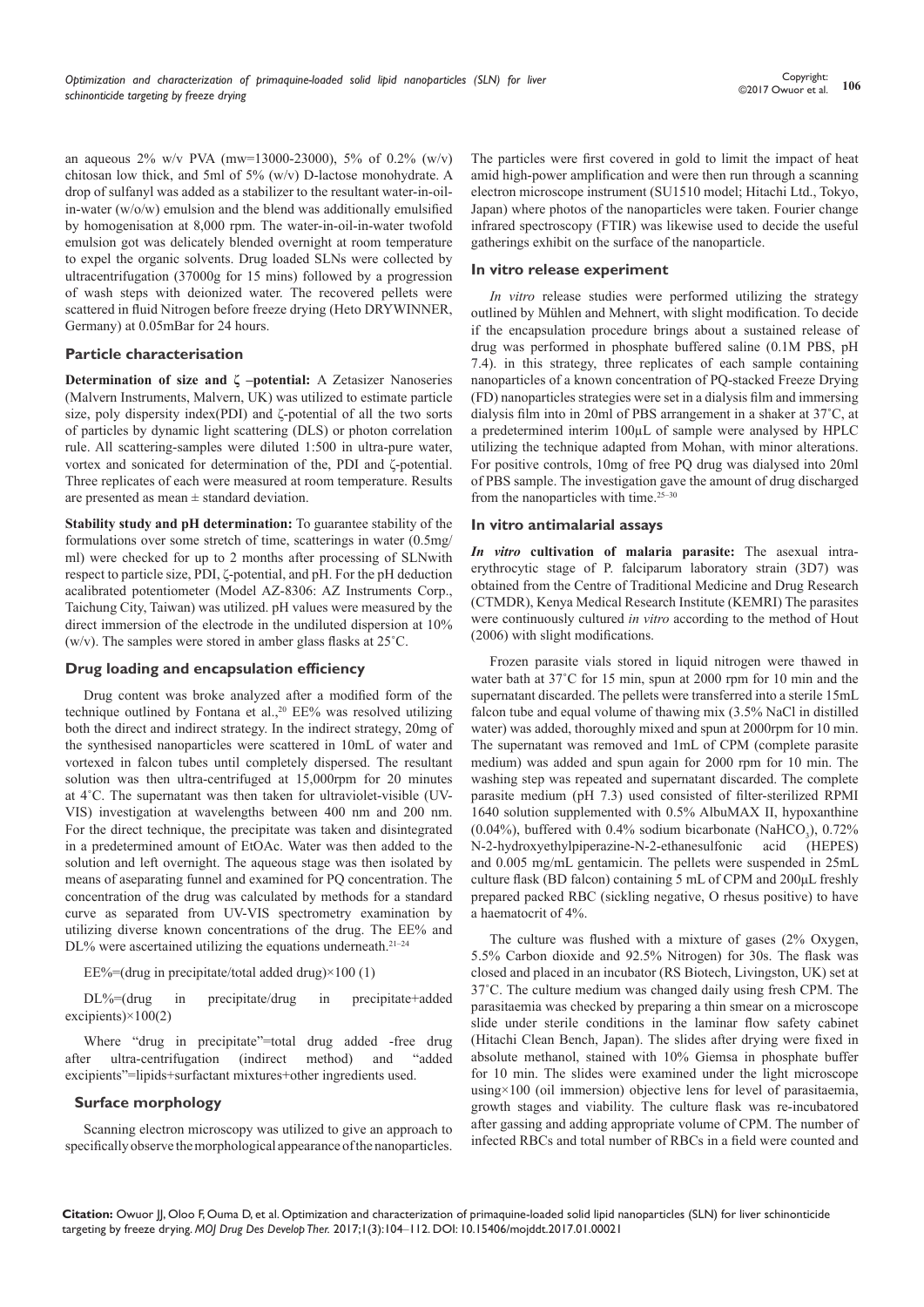recorded. This was done for three fields making up to at least a total of 300 RBCs. The percentage parasitaemia in each field was calculated using the formula:

% *Parasitaemia* = 
$$
\frac{Number\ of\ infected\ RBCs}{Total\ RBCs\ contend} \times 100
$$
 (1)

Parasitaemia levels above 4% were harvested and used for assays or diluted with appropriate volume of packed RBCs to 1% parasitaemia. The parasites were maintained in continuous culture to obtain a stable parasitaemia before they were used for the efficacy assay.31–33

#### **In vitro drug sensitivity assay**

The *in vitro* antimalarial activity of nanoformulated primaquine and in combination with standard antimalarial agents against P. falciparum (3D7, Chloroquine sensitive) was investigated using the SYBR Green I-based fluorescence assay. Cultures were synchronized by two rounds of sorbitol (5%) treatment to obtain a highly synchronous ring stage parasites used in each assay. Stock drug solutions were prepared in 70% ethanol except for chloroquine which was dissolved in distilled water. Nanoformulated primaquine (NP), chloroquine (CQ) and Free Primaquine (PQ) stocks were at 0.5mM. Concentrations ranging from 32.5 to 2080nM for NP, 2 to 640nM for PQ and 3.2 to 83nM for CQ were used for the interaction assays. Nanoformulated primaquine plus primaquine (PQ) solutions were prepared in assay medium at ratios of 5:0, 4:1, 3:2, 2:3, 1:4 and 0:5 followed by 2-fold serial dilutions in assay medium of each ratio, allowing the  $IC_{\text{so}}$  to fall approximately at the mid-point of the serial dilution of each drug alone (Fivelman 2004). For each combination assay, 90μL of parasite culture were seeded into each culture well, and 10μL of diluted drugs in complete medium solutions were dispensed into each well to obtain seven desired final concentrations. The haematocrit of cultures were adjusted to 2% by dilution with complete parasite medium and parasitaemia was stepped down to 1% with washed uninfected RBCs. The plates were arranged in a clean modular incubation chamber (Billups-Rothenberg Inc, USA) and flushed with mixed gas for 6 min. The chamber with the assay plates was placed in an incubator for 48 h and set at 37˚C. After the 48-h incubation, the plates were wrapped in aluminium foil and stored at -30˚C overnight.

The plates were thawed and mixed with 100μl of SYBR® Green lysis buffer (0.008% w/v Saponin, 0.08% w/v Triton X-100, 5mM EDTA and 20mM Tris base). The plates were incubated in the dark at room temperature for about 1h and fluorescence data were acquired using fluorescence multi-well plate reader (Tecan Infinite M200 Pro) with excitation and emission wavelength at 485 and 535 nm, respectively. The experiment was done in triplicate (Table 2).34–38

#### **In vivo antimalarial assay**

**Animals:** Mice infected with chloroquine-sensitive strain of *Plasmodium berghei* NK-65 were obtained from the Animal foundry of the Centre of Traditional Medicine and Drug Research (CTMDR), Kenya Medical Research Institute (KEMRI). The parasites were kept alive by continuous intraperitoneal passage in mice every 4 days (Adzu and Haruna 2007). These infected mice were used for the study. Prior to the study, one of the infected mice was kept and observed to produce disease symptoms similar to human infection (English, 1996). The use of animals was in agreement with the National Institute

of Health Guidelines for Care and use of laboratory animals (1985) and were approved by the Ethical Review Committee of the Kenya Medical Research Institute (KEMRI)

# **Antimalarial assay of nanoformulated primaquine hydrochloride**

The  $ED_{50}$  of nanoformulated primaquine was confirmed using the curative (Rane) test as described by Ryley and Peters (1970). In this test schizonticidal activity of nanoformulated primaquine was determined in established infection. On day 0 of this test, the percentage parasitaemia and red blood count of the donor mice were determined by using a Giemsa-stained thin blood smear of the donor mice and improved Neubaur Counting Chamber, respectively. Blood of the donor mice was collected by cardiac puncture and diluted with physiological saline to give a concentration of  $1 \times 10^6$  parasitized erythrocytes per mL. The mice were injected intraperitoneally with 0.2ml of standard inoculum of 1×106 *P. berghei* NK 65 infected erythrocytes on the first day (day 0). After 72h, and following confirmation of parasitaemia, the mice were divided into six groups of five mice per group. These groups were treated with nanoformulated primaquine at doses of 3, 10, 30, and 100mg/kg p.o. The positive control group was treated with Chloroquine (4mg/kg) and an equal volume of physiological saline was given to the negative control group. The treatment lasted for 6 days at a single dose per day after which blood smears were collected and examined microscopically to monitor the parasitaemia level.

#### **In vivo antimalarial interaction assay**

The curative or Rane test was used to evaluate the antimalarial properties of the combination of nanoformulated primaquine (NP) (40mg/kg) and free primaquine (PQ) ( $ED_{so}$ =6mg/kg). The mice were injected intraperitoneally with standard inoculum of 1×106 *P. berghei* NK 65 infected erythrocytes on the first day (day 0). After 72 h, and following confirmation of parasitaemia, the mice were divided into seven groups of five mice per group. The first two groups were treated with nanoformulated primaquine (NP) (40mg/kg) and primaquine (6mg/kg), respectively. The doses selected were based on the  $ED_{50}$ of nanoformulated primaquine obtained from previous experiment as well as the reported ED<sub>50</sub> of primaquine against *P. berghei*-infected mice (Vivas 2007). Four combinations of the two antimalarial agents of varying concentrations were used. Nanoformulated primaquine: Primaquine (40mg/kg: 6mg/kg), (20mg/kg: 3mg/kg), (10mg/kg: 1.5mg/kg), (5mg/kg: 0.75mg/kg). This was in combinations of 1:1, 1/2:1/2, 1/4:1/4, and 1/8:1/8 respectively, of a fixed dose ratio of 1:1. The negative control received equal amount of physiological saline daily for a period of six days just as the drug-treated groups. On day 3 of inoculation, parasitaemia was confirmed and treatment with the drug combinations began. Thin blood smears of the test mice stained with 10% Giemsa solution were used to determine the percentage parasitaemia microscopically, by counting 4 fields of approximately 100 erythrocytes per field.

#### **Statistical analysis of data**

*In vitro* interaction assay:  $IC_{50}$  value (drug concentration that inhibits the parasite growth by 50%) was used as an indicator of antimalarial activity and was determined from log dose-response curves plotted using GraphPad Prism (GraphPad 6 Software, San Diego). The  $IC_{50}$ values were determined by analysis of dose-response curves. Growth inhibition due to nanoformulated primaquine and the other antimalarial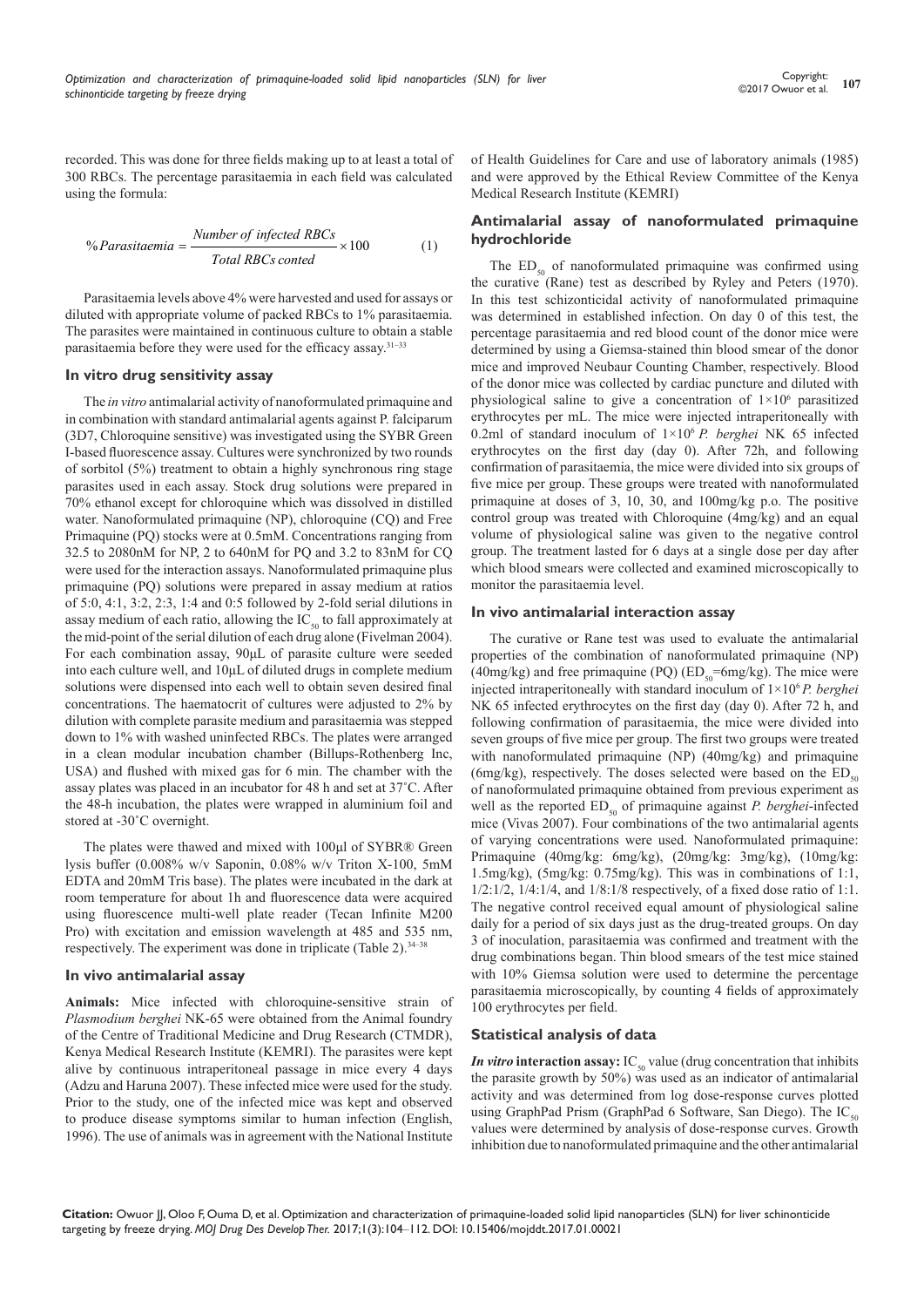agents defined as the difference between the percentage parasitaemia of each treatment group and the corresponding control was calculated. IC<sub>50</sub> values were used to calculate the fractional IC<sub>50</sub>s (FIC<sub>50</sub>s) for each drug ratio.  $\Sigma FIC_{50}$ s of nanoformulated primaquine with the standard antimalarials were calculated by the following equation:

$$
\text{CFTC}_{50} = \left(\frac{IC_{50} \text{ o/Nanoformulated PQ in combination}}{IC_{50} \text{ o/Nanoformulated PQ alone}}\right) + \left(\frac{IC_{50} \text{ o/PQ in combination}}{IC_{50} \text{ o/PQ alone}}\right)
$$
\n(2)

 $\Sigma FIC_{50}$  values indicate the nature of the interactions as follows: ΣFIC<sub>50</sub><0.8 is synergism; ΣFIC<sub>50</sub> 0.8 to 1.4 is additive, ΣFIC<sub>50</sub>>1.4 is antagonism. Mean  $\Sigma FIC_{50}$ s were used to classify the overall nature of the interaction (Snyder *et al*., 2007).

#### **In vivo interaction assay**

The antimalarial activity was determined by using the equation:

% Suppression = 
$$
\left[ \frac{Parasitaemia of -ve control -Parasitaemia of test}{Parasitaemia of -ve control} \right] \times 100
$$
 (3)

 The potency of nanoformulated primaquine and primaquine were estimated from their log-dose response curves. The negative control received physiological saline for the duration of treatment. The estimated potencies ( $ED<sub>50</sub>$ 's) of nanoformulated primaquine and primaquine in both tests were also used to compute the theoretical potency (Zadd) as follows;

Zadd =  $f$  (ED<sub>50</sub>) of primaquine + (1- $f$ ) ED<sub>50</sub> of nanoformulated primaquine

Where *f* is the fraction of each component in the mixture.

To obtain the combination potency of the co-administered drug candidates, the two agents were orally administered to mice three days post-intraperitoneal inoculation with 1×106 *P. berghei* NK 65 infected erythrocytes daily at doses of their respective  $ED_{50}$ 's and in fixed ratio combinations of fractions of their respective  $ED_{50}$  values of 1/2, 1/4, 1/8. The treatment regime continued for 6 days. The experimental potency (Zexp) of the co-administered test agents was determined by least square method of regression. Data for toxicity studies were presented as Mean±S.E.M. The presence of significance differences among means of groups was determined by one-way ANOVA using GraphPad Prism for Windows version 5.0 (GraphPad Software, San Diego, CA, USA). Significance difference between pairs of groups was calculated using the Newman-Keul's Multiple Comparison Test.

# **Results and discussion**

#### **Particle characterisation**

**Particle size, size distribution and zeta potential:** The measure of nanoparticles was optimized against a benchmark of 250nm as it is accounted for smaller particles (normal size <250nm) undergo passive diffusion through hepatocytes. Different parameters were optimized to acquire an average particle size ranging between 230 and 250nm and an average polydispersity index of 0.1to 0.2.. The expansion of shear rate by expanding the speed of homogenizer caused a lessening in particle size.

All particles demonstrated a positive zeta potential. The added

drops of chitosan to give positive surface charge brought about microparticles. The sizes measured for the two unique sorts of particles went between ~250-260 nm (Table 1). FD gave rise to a generally larger size when contrasted to SD. This can be explained by the presence of the oil phase (U.M.A., 2009) prompting a coreand-shell structure for FD rather than a matrix system in the spray dried (SD). All nanoparticles had a PDI in the range of 23.48 and 15.50 affirming a homogeneous size appropriation. The ζ-Potential of every one of the two sorts of NPs was positive, extending from 17.0 to 19.5mV. This positive potential is in all likelihood caused by the polymeric divider made by the lipids. The strength and stability of the particles is because of steric obstruction of the surfactant between the two phases counteracting mixture preventing coalescence (Table 3).

#### **Stability study**

Stability of the NPs in suspension was tested for a period of 3 months in terms of size, polydispersity, ζ-potential, and pH (Table 2). After this period a slight incrementin particle size was noted, probably as a resultof aggregation or agglomeration. However, this effect was minimal and negligible. The ζ-potential varied marginally over time with no general trend observed. The pH study demonstrated that the pH values obtained were suitable for application on the skin over the entire period of three months, as the pH stayed between pH 5.1-6.1. A slight reduction in pH was observed, but still remained adequate for topical application. This effect has previously been explained as a possible degradation of the polymer due to a release of free PQ, as well as a hydrolysis of the medium chain triglycerides, leading to an increase of free fatty acids (Abdelwahed et al, 2006). Thus, all measurements confirmed that no noteworthy changes in size, polydispersity, ζ-potential, or pH occurred over time (Table 4).

#### **Drug loading and encapsulation efficiency**

The PQ content measured approximately 0.5mg/ml for all two nano carriers, showing that 40 to 30% drug were lost during the preparation step for FD. Moreover, the encapsulation efficiency (EE %) measured was close to 60 to 78%, regardless of the type of particle (for exact values please refer to Table 1). Hence, no significant differences regarding the ability to encapsulate the drug were observed on FD although the preparation processes and components used were slightly different.

## **Surface morphology**

Scanning electron microscopy (SEM) analysis was feasible for all two types of particles (Figure 1).

FD the imaging was more difficult, most likely due to the presence of the organogel. Both methods confirmed the expected morphology. All particles were spherical in shape, revealed a smooth surface, and a homogeneous size distribution (Figure 2).

The FTIR chromatogram in Figure 2 shows peaks of the drug formulations. The level of drug enclosure in the nanoparticles or absence in the case of the drug-free nanoparticles could be deduced from the chromatograms. Of particular interest was the  $NH<sub>2</sub>$  bending at 1,614cm−1 and aromatic C=C stretching at around 1,532cm−1 and 1,467cm−1. As seen in Figure 4, free drug had more pronounced peaks in those particular absorbance regions, but in the case of the nanoparticles with 5mL of lactose, the peaks appeared reduced. When 15mL of lactose was used as a structural binder, the peaks reduced much further, indicating successful encapsulation in the solid lipid

**Citation:** Owuor JJ, Oloo F, Ouma D, et al. Optimization and characterization of primaquine-loaded solid lipid nanoparticles (SLN) for liver schinonticide targeting by freeze drying. *MOJ Drug Des Develop Ther.* 2017;1(3):104‒112. DOI: [10.15406/mojddt.2017.01.00021](https://doi.org/10.15406/mojddt.2017.01.00021)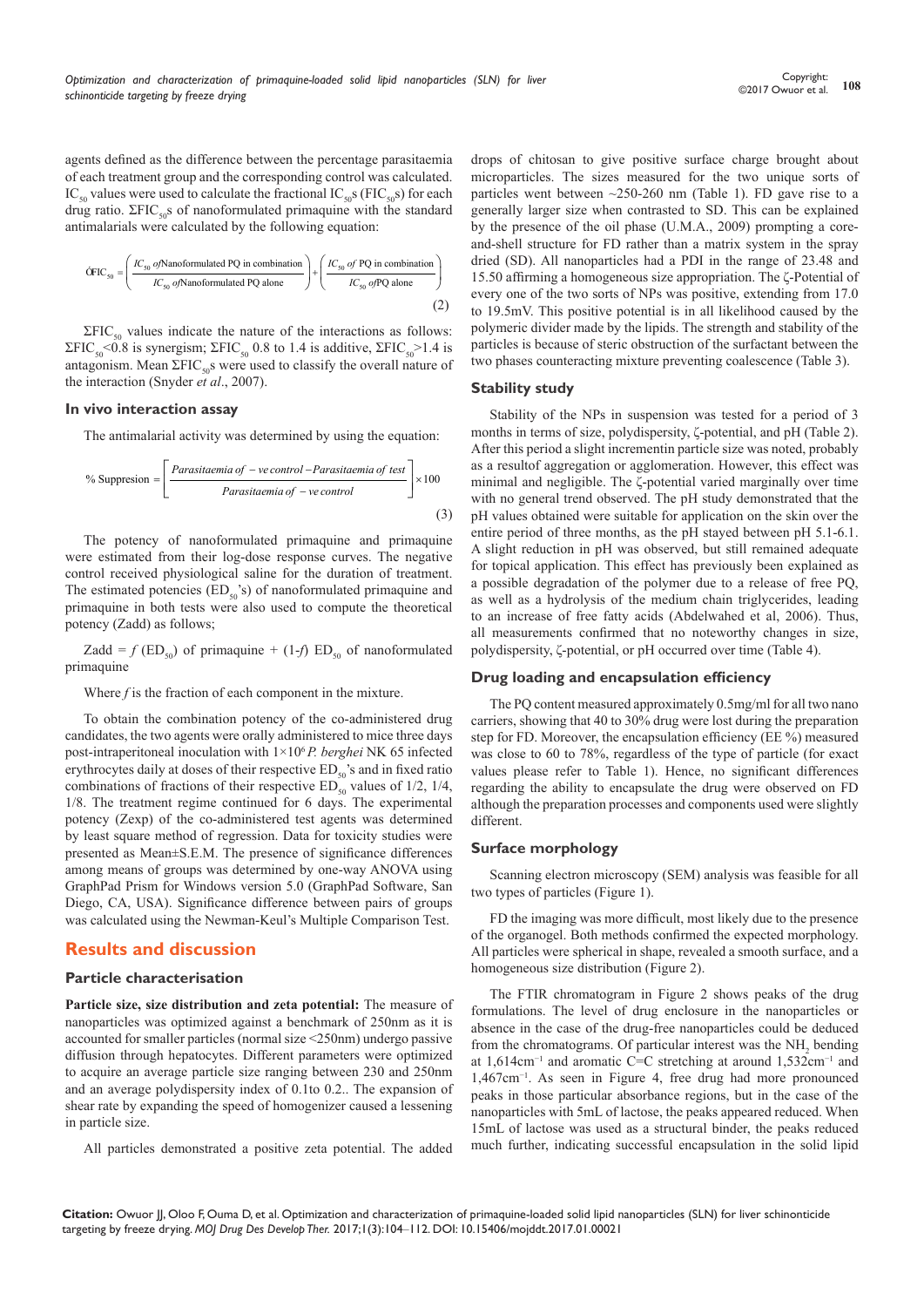matrix as has been similarly observed in other studies.

## **DTA**

DTA analysis gave the degradation points of the tested samples shown in Figure 3. The first depression in the curves was a measure of moisture content. From TGA analysis, sample moisture content was found to be 4%-5%. A moisture content of less than 5% is acceptable in the pharmaceutical.

#### **In vitro release studies**

To determine whether the encapsulation process results in a sustained release of drug, the dialyzer dialysis membrane method was applied. The release profiles of the SLNs in suspension versus free drug in a PBS solution as a control is depicted in Figure 4. A noteworthy issue amid the work with lipid nano pellets has been the burst discharge seen with these systems. At the point when not washed properly, PQ-SLNs could demonstrate a burst discharge due to unencapsulated drug. An extended drug discharge has been acquired when contemplating the consolidation of prednisolone. As can obviously be found in Figure 4,no significant differences were observed between the release profiles of the two nano carriers FD(p>0.05). However, as was anticipated, all the two PQ-loaded particles showed ansustaineddischarge of the drug, as following 24 hours just around half of the typified drug was discharged for each of the three carriers. Indeed, even toward the finish of a 72 h period, the mean concentration of discharged drug still stayed beneath 80%. Free drug, conversely, showed a quick discharge profile with ~80% of PQ as of now being distinguished after just 5h.

#### **In vivo antimalarial assay**

Determination of  $ED_{50}$  of Nanoformulated primaquine in *P*. *berghei* infected mice. Free Primaquine, Nanoformulated primaquine and standard antimalarial chloroquine produced a dose dependent reduction in parasitaemia levels with similar reduction as in the standard antimalarial chloroquine -treated group (positive control). The  $ED_{50}$  of Nanoformulated primaquineon the  $5<sup>th</sup>$  and  $6<sup>th</sup>$  days of treatment was calculated to be 10.45±0.5mg/kg and 45mg/kg, respectively.

Suppressive efficacy against the malaria parasite was evaluated by comparing the percentage reduction of parasitemia (chemosuppression) between the treated and untreated groups. Results are shown in Table 5. Average parasitemia in both nanoformulated and free PQ drug were significantly lower (*P*<0.05) than that of the untreated group for both test concentrations. There was no significant difference in parasitemia levels and survival time between the unloaded nanoparticles and the untreated control group, indicating that the empty nanoparticles and the excipients therein did not exert any antimalarial activity. When mice were treated with PQ-SLNs at a dose of 2mg/kg/day, chemosuppression of 93.5% was observed. In comparison, only 71.9% chemosuppression was observed when mice were treated with free PQ at a similar dose. This indicated that nanoformulation of PQ increased its efficacy by more than 20%. The mean survival time of mice treated with the nanoformulated PQ was similarly enhanced when compared with the group of mice that received the conventional dose of PQ. In a previous study, it was observed that formulating PQ into the nanoemulsion shows effective antimalarial activity against *P. berghei* infection in Swiss albino mice at 25% lower dose level compared with the conventional oral dose.11

#### **Combination antimalarial assay**

Table 5 shows the antimalarial activity, thus the mean percentage reduction in parasitaemia produced by the drugs alone or in nanoformulated form, compared to the control, on days 1 to 6. The Nanoformulated primaquine  $(ED_{50} = 40mg/kg)$  and Nanoformulated primaquine  $(ED_{50} = 6mg/kg)$  produced a significant reduction in parasitaemia from days 1 and 6. The Nanoformulated primaquine at all dose levels produced high percentage suppression in the first three days compared to free primaquine only. The lowest dose ratio combination (1/8:1/8) showed high parasite levels on days 5 and 6 compared to the negative control group.

## **In vivo synergistic interaction of nanoformulated primaquine and free primaquine**

The theoretical  $ED_{50}$ s of Free Primaquine and Nanoformulated primaquine combination was  $8.3\pm0.35$ mg/kg. The experimental ED<sub>50</sub> (Zexp) of the mixture was  $1.03 \pm 0.03$  mg/kg. The degree of interaction calculated as the interaction index was 0.14 (Table 5).

**Table 2** Combination ratio of nanoformulated primaquine to standard antimalarial drugs (PQ)

| <b>Combination solution</b> | Ratio of nanoformulated primaquine to PQ | Volume $(\mu L)$ |                          |          |
|-----------------------------|------------------------------------------|------------------|--------------------------|----------|
|                             | Nanoformulated PQ                        | Free PQ          | <b>Nanoformulated PQ</b> | Free PQ  |
|                             | 5                                        | $\Omega$         | 10                       | $\theta$ |
|                             | 4                                        |                  | 8                        |          |
| 3                           | 3                                        | $\overline{c}$   | 6                        | 4        |
| 4                           | 2                                        | $\mathcal{L}$    | 4                        | 6        |
|                             |                                          | 4                | 2                        | 8        |
| 6                           | $\theta$                                 | C                | $\theta$                 | 10       |

**Citation:** Owuor JJ, Oloo F, Ouma D, et al. Optimization and characterization of primaquine-loaded solid lipid nanoparticles (SLN) for liver schinonticide targeting by freeze drying. *MOJ Drug Des Develop Ther.* 2017;1(3):104‒112. DOI: [10.15406/mojddt.2017.01.00021](https://doi.org/10.15406/mojddt.2017.01.00021)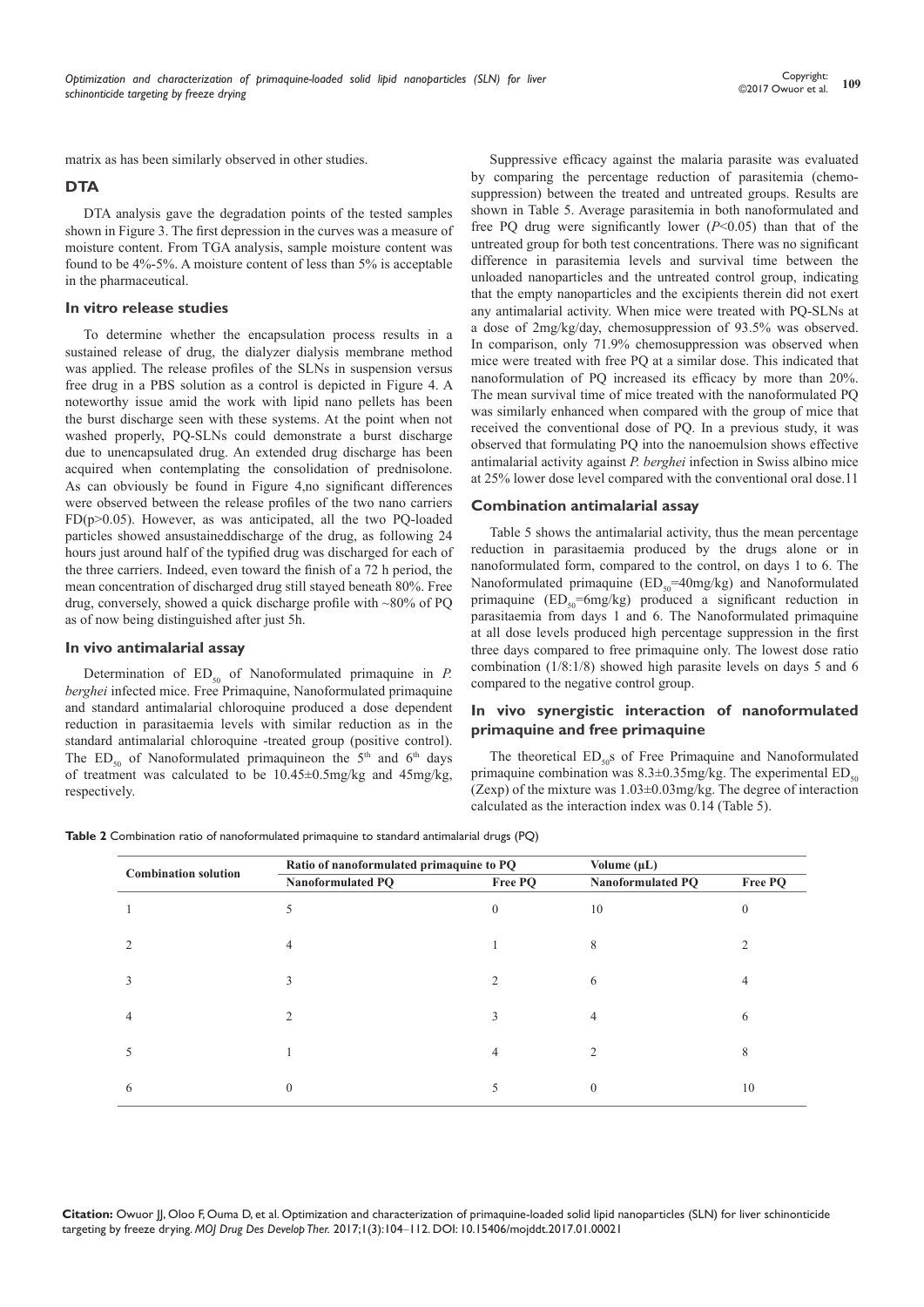| <b>Type of particle</b> | Size (nm)       | <b>PDI</b>      | $\zeta$ -potential (mV) | PO $DL(\% )$             | Encapsulation efficiency $(\% )$ |
|-------------------------|-----------------|-----------------|-------------------------|--------------------------|----------------------------------|
| FD                      | $267.6 \pm 3.7$ | $0.13 \pm 0.02$ | $17.17\pm1.11$          | $23.48\pm0.02$           | $78.46 \pm 1.0$                  |
| FD(placebo)             | $228 \pm 2$     | $0.17 \pm 0.02$ | $13.59\pm0.73$          | $\overline{\phantom{a}}$ | $\overline{\phantom{0}}$         |

**Table 3** Size distribution, PDI values, and ζ-potential of nanoparticles (NP) using dynamic light scattering (DLS) analysis; mean ± standard deviation

**Table 4** Physiochemical characteristics of Freeze Dried (FD and Spray Dried (SD) tracked for 2 months; mean±SD (size measured using DLS analysis)

| <b>Type of particle</b> | Month | Size (nm)   | <b>PDI</b>      | $\zeta$ -Pot (mV) | рH              |
|-------------------------|-------|-------------|-----------------|-------------------|-----------------|
|                         |       | $295\pm4$   | $0.08 \pm 0.02$ | $17.10\pm1.93$    | $5.99 \pm 0.23$ |
| FD.                     |       | $218\pm3$   | $0.16 \pm 0.02$ | $16.30 \pm 1.71$  | $5.92\pm0.19$   |
|                         |       | $208 \pm 4$ | $0.13 \pm 0.03$ | $15.63\pm0.65$    | $5.42 \pm 0.12$ |

Table 5 Percentage suppression of P. berghei infected mice given combination treatment

| Drugs             | Day 1            | Day 2           | Day 3           | Day 4           | Day 5          | Day 6            |
|-------------------|------------------|-----------------|-----------------|-----------------|----------------|------------------|
| Nanoformulated PO | $40.74 \pm 10.4$ | $88.72 \pm 3.3$ | $97.09 \pm 2.1$ | $88.60\pm5.7$   | $89.30\pm 6.6$ | $99.44 \pm 3.3$  |
| Free primaquine   | $40.54 \pm 11.1$ | $68.62 \pm 2.2$ | $86.91 \pm 2.4$ | $87.16 \pm 5.3$ | $89.30\pm 6.6$ | $90.31 \pm 7.7$  |
| ED50(1:1)         | $73.14\pm9.4$    | $95.72 \pm 9.3$ | $93.09 \pm 1.1$ | $68.60\pm5.7$   | $79.34\pm 6.3$ | $89.54\pm3.1$    |
| ED50/2(1/2:1/2)   | $80.56 \pm 3.1$  | $78.62 \pm 5.2$ | $87.91 \pm 2.4$ | $84.06\pm2.3$   | $89.90\pm 6.6$ | $91.34 \pm 5.7$  |
| ED50/8(1/8:1/8)   | $86.74 \pm 1.46$ | $85.72 \pm 3.3$ | $77.09 \pm 2.1$ | $0.60 \pm 15.7$ | $-29.30\pm9.6$ | $-9.04 \pm 10.3$ |
| Zadd(mg/kg)       | $8.3 \pm 0.35$   |                 |                 |                 |                |                  |
| Zexp(mg/kg)       | $1.03 \pm 0.03$  |                 |                 |                 |                |                  |
| Interaction       | 0.14             |                 |                 |                 |                |                  |



**Figure 1** Scanning electron microscopy images of drug-loaded solid lipid nanoparticles at ×20,000.



**Figure 2** Fourier transform infrared spectroscopy graphs for primaquine nanoparticle formulations. First from top (A) is formulation with 5 ml of lactose, second (B) has no drug, third (C) has 15ml of lactose, and the bottom one (D) is free drug.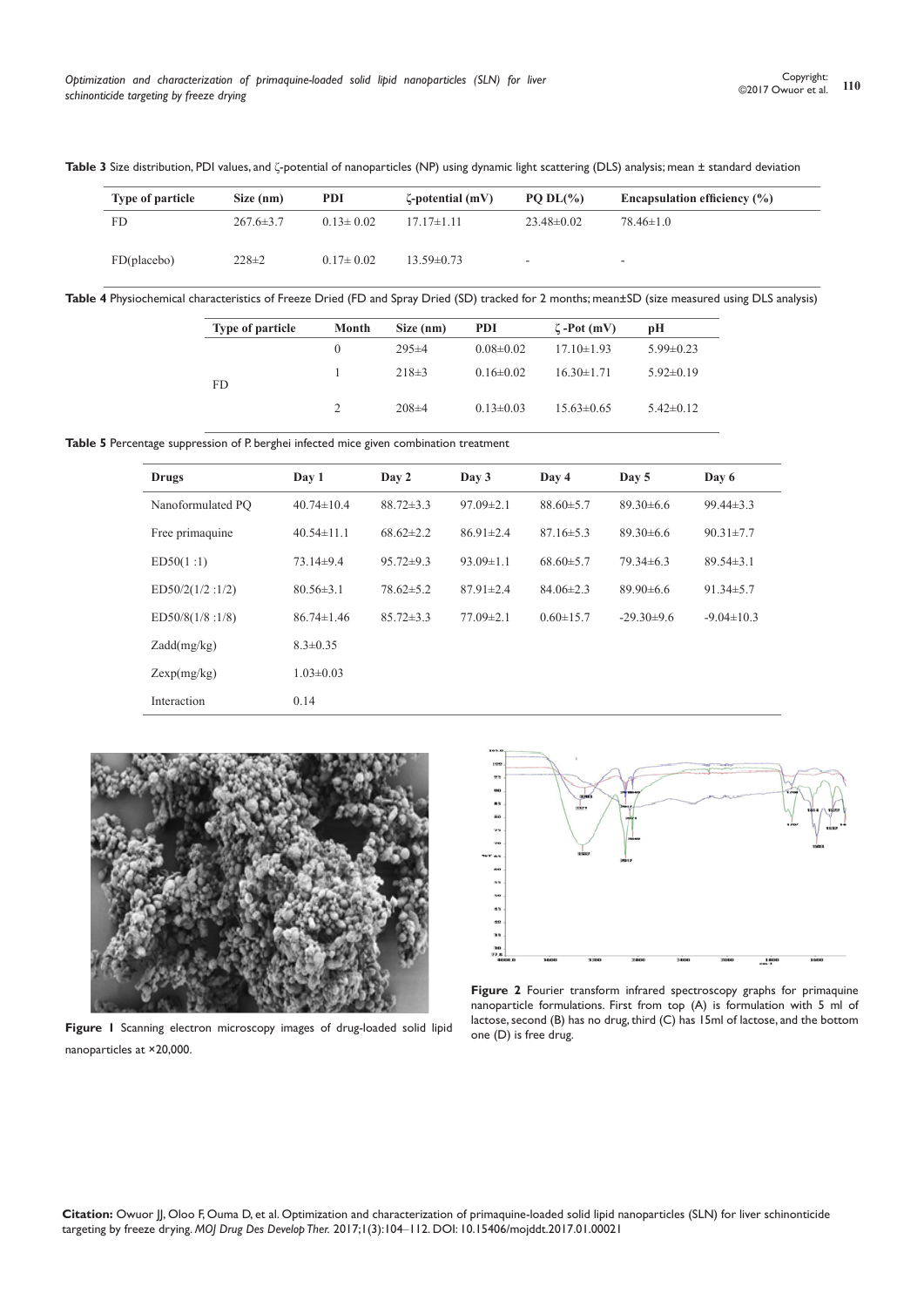**Figure 4** In-vitro release study of PQ loaded SLN in PBS pH 7.4, in 37 C water baths. PQ Drug Crystals were used as con-trol. Data are expressed as mean±SD (n=3). Lines drawn represent non-linear regression fit of the data.

 $375$ 

 $500$ 

**PO DRUG CRYSTALS**  $-$  FREEZE DRIED

#### **Conclusion**

 $125$ 

 $120$ 

**Jumulative Release** 

PQ-SLNs were successfully formed using a modified solventemulsification evaporation method based on a w/o/w doubleemulsion. The particle size was small enough to allow directabsorption in the gastrointestinal tract. This coupled with amoderately positive surface charge is envisaged to allow forhigh absorption that could trigger an elevated concentration of PQ base in the liver. Since the drug is highly effective againsthypnozoites/liver stages of all malaria species, the formulationwill be highly efficacious, even at reduced dosages.

A prolonged drug-release profile was observed which maypositively impact on dosage frequency and consequentlyresult in reduced toxicity. Efficacy evaluation in mice showedthat the nanoformulated PQ was 20% more effective ascompared with the conventional oral dose, indicating thegreat potential of improving antimalarial efficacy of drugsby nanoformulating them into SLNs.38–45

# **Acknowledgements**

This study was sponsored by the Consortium for National Health Research; grant number RCDG-2012-008. National Research Foundation South Africa provided funding for our partners at CSIR. The authors sincerely thank the funding organizations for their relentless support. We also wish to express our gratitude to the CSIR, Kenya Medical Research Institute, and Institute for Primate Research for providing necessary facilities to develop the research study.

# **Conflicts of interest**

The authors report no conflicts of interest in this work.

# **References**

- 1. [Jenquin MR, McGinity JW. Characterization of acrylic resin matrix](http://www.sciencedirect.com/science/article/pii/0378517394900728)  [films and mechanisms of drug-polymer interactions.](http://www.sciencedirect.com/science/article/pii/0378517394900728) *International J pharmaceutics*[. 1994;101\(1-2\):23–34.](http://www.sciencedirect.com/science/article/pii/0378517394900728)
- 2. [Jensen DMK, Cun D, Maltesen MJ, et al. Spray drying of siRNA](https://www.ncbi.nlm.nih.gov/pubmed/19840823)[containing PLGA nanoparticles intended for inhalation.](https://www.ncbi.nlm.nih.gov/pubmed/19840823) *J Control Release*. [2010;142\(1\):138–145.](https://www.ncbi.nlm.nih.gov/pubmed/19840823)
- 3. [Jeong JC, Lee J, Cho K. Effects of crystalline microstructure on drug](http://www.sciencedirect.com/science/article/pii/S0168365903003675)  [release behavior of poly \(ε-caprolactone\) microspheres.](http://www.sciencedirect.com/science/article/pii/S0168365903003675) *J controlled release*[. 2003;92\(3\):249–258.](http://www.sciencedirect.com/science/article/pii/S0168365903003675)
- 4. [Karewicz A, Zasada K, Szczubiałka K, et al. "Smart" alginate–](https://www.ncbi.nlm.nih.gov/pubmed/19840839) [hydroxypropylcellulose microbeads for controlled release of heparin.](https://www.ncbi.nlm.nih.gov/pubmed/19840839) *Int J Pharm*[. 2010;385\(1\):163–169.](https://www.ncbi.nlm.nih.gov/pubmed/19840839)
- 5. [Leroueil-Le Verger M, Fluckiger L, Kim YI, et al. Preparation and](http://www.sciencedirect.com/science/article/pii/S0939641198000150)  [characterization of nanoparticles containing an antihypertensive agent.](http://www.sciencedirect.com/science/article/pii/S0939641198000150)  *[European J Pharmaceutics & Biopharmaceutics](http://www.sciencedirect.com/science/article/pii/S0939641198000150)*. 1998;46(2):137–143.
- 6. [Lyckfeldt O, Rundgren DKK. Pressing and sintering developments of](http://onlinelibrary.wiley.com/doi/10.1002/9780470294826.ch48/summary)  freeze granulated Si3N4 materials. In 27<sup>th</sup> Annual Cocoa Beach Conference [on Advanced Ceramics and Composites-B: Ceramic Engineering and](http://onlinelibrary.wiley.com/doi/10.1002/9780470294826.ch48/summary)  [Science Proceedings. 2009;24\(4\):331–336.](http://onlinelibrary.wiley.com/doi/10.1002/9780470294826.ch48/summary)
- 7. [Mathew ST, Devi SG, Sandhya KV. Formulation and evaluation of](https://www.ncbi.nlm.nih.gov/pubmed/18181521/)  [ketorolac tromethamine-loaded albumin microspheres for potential](https://www.ncbi.nlm.nih.gov/pubmed/18181521/)  [intramuscular administration.](https://www.ncbi.nlm.nih.gov/pubmed/18181521/) *Aaps Pharmscitech*. 2007;8(1):E100–108.
- 8. [Mello VAD, Ricci-Júnior E. Encapsulation of naproxen in nanostructured](http://www.scielo.br/scielo.php?script=sci_arttext&pid=S0100-40422011000600004)  [system: structural characterization and](http://www.scielo.br/scielo.php?script=sci_arttext&pid=S0100-40422011000600004) *in vitro* release studies. *Qu*í*mica Nova*[. 2011;34\(6\):933–939.](http://www.scielo.br/scielo.php?script=sci_arttext&pid=S0100-40422011000600004)
- 9. [Moriarty P. Nanostructured materials.](http://iopscience.iop.org/article/10.1088/0034-4885/64/3/201/pdf) *Reports on Progress in Physics*. [20001;64\(3\):297.](http://iopscience.iop.org/article/10.1088/0034-4885/64/3/201/pdf)
- 10. [Moritz T, Nagy A. Preparation of super soft granules from nanosized](https://link.springer.com/article/10.1023/A:1021650415563)  [ceramic powders by spray freezing.](https://link.springer.com/article/10.1023/A:1021650415563) *J Nanoparticle Research*. [2002;4\(5\):439–448.](https://link.springer.com/article/10.1023/A:1021650415563)
- 11. [Mulye NV, Turco SJ. A simple model based on first order kinetics to](http://www.tandfonline.com/doi/abs/10.3109/03639049509026658)  [explain release of highly water soluble drugs from porous dicalcium](http://www.tandfonline.com/doi/abs/10.3109/03639049509026658)  phosphate dihydrate matrices. *[Drug development & industrial pharmacy](http://www.tandfonline.com/doi/abs/10.3109/03639049509026658)*. [1995;21\(8\):943–953.](http://www.tandfonline.com/doi/abs/10.3109/03639049509026658)
- 12. Negre F, Sánchez E. *Advances in spray-dried pressing powder processes in tile manufacture*. In Science of whitewares, USA: American Ceramic Society Ohio; 1996. p. 169–181.
- 13. [Ohashi K, Kabasawa T, Ozeki T, et al. One-step preparation of rifampicin/](https://www.ncbi.nlm.nih.gov/pubmed/19121349) [poly \(lactic-co-glycolic acid\) nanoparticle-containing mannitol](https://www.ncbi.nlm.nih.gov/pubmed/19121349)  [microspheres using a four-fluid nozzle spray drier for inhalation therapy](https://www.ncbi.nlm.nih.gov/pubmed/19121349)  of tuberculosis. *J controlled release*[. 2009;135\(1\):19–24.](https://www.ncbi.nlm.nih.gov/pubmed/19121349)
- 14. [Omwoyo WN, Ogutu B, Oloo F, et al. Preparation, characterization,](https://www.ncbi.nlm.nih.gov/pubmed/25143734)  [and optimization of primaquine-loaded solid lipid nanoparticles.](https://www.ncbi.nlm.nih.gov/pubmed/25143734) *Int J Nanomedicine*[. 2014;9:3865–3874.](https://www.ncbi.nlm.nih.gov/pubmed/25143734)
- 15. [Yan G, Li H, Zhang R, et al. Preparation and evaluation of a sustained](https://www.ncbi.nlm.nih.gov/pubmed/10826117)[release formulation of nifedipine HPMC tablets.](https://www.ncbi.nlm.nih.gov/pubmed/10826117) *Drug Dev Ind Pharm*. [2000;26\(6\):681–686.](https://www.ncbi.nlm.nih.gov/pubmed/10826117)



**Figure 3** DTA cooling scans and heating scans. Notes: empty nanoparticles

refer to solid lipid nano-particles that do not contain drug.

250 **Time** zav<br>in Hou